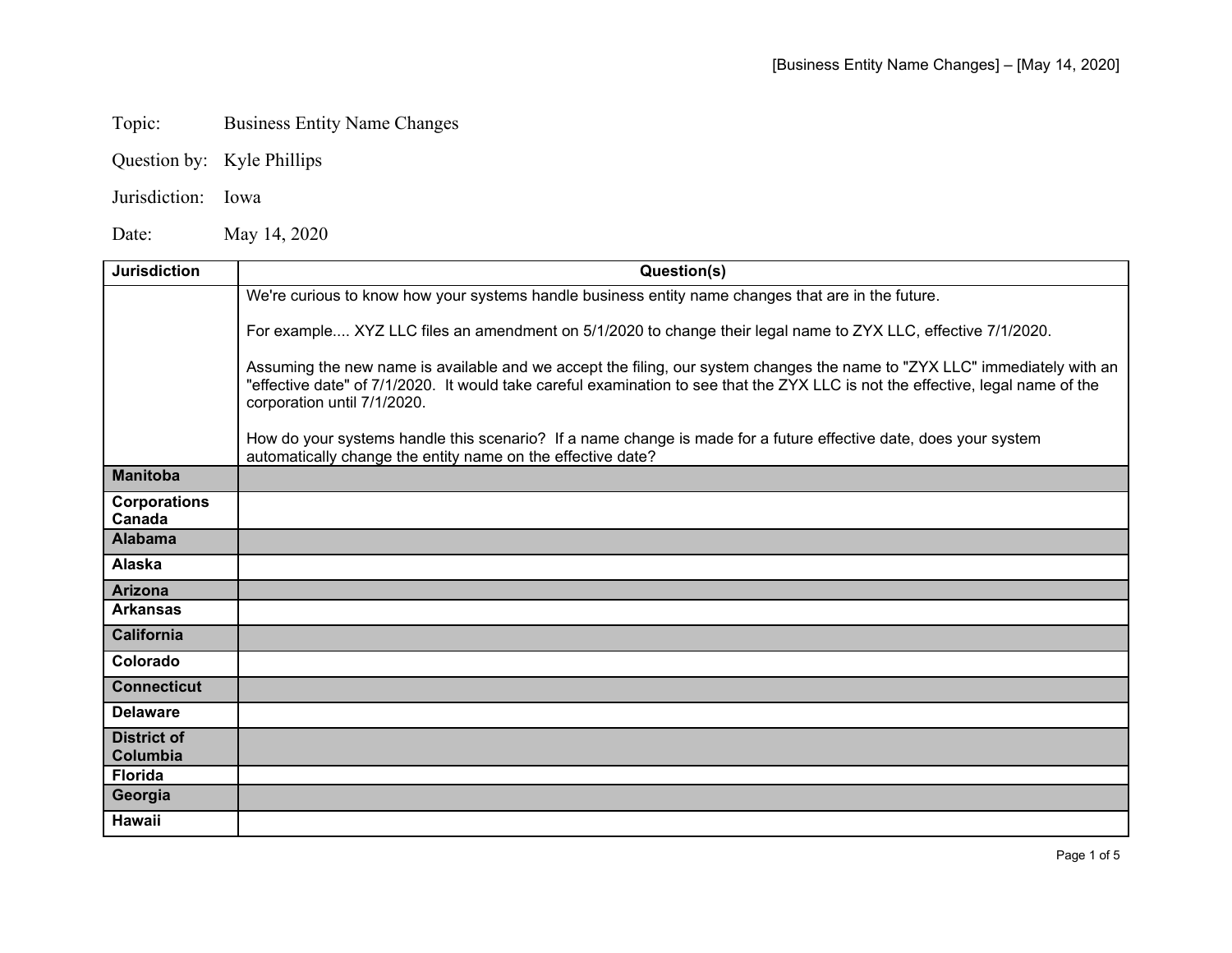| <b>Jurisdiction</b>  | Question(s)                                                                                                                                                                                                                                                                                                                                                                                                      |
|----------------------|------------------------------------------------------------------------------------------------------------------------------------------------------------------------------------------------------------------------------------------------------------------------------------------------------------------------------------------------------------------------------------------------------------------|
|                      | We're curious to know how your systems handle business entity name changes that are in the future.                                                                                                                                                                                                                                                                                                               |
|                      | For example XYZ LLC files an amendment on 5/1/2020 to change their legal name to ZYX LLC, effective 7/1/2020.                                                                                                                                                                                                                                                                                                    |
|                      | Assuming the new name is available and we accept the filing, our system changes the name to "ZYX LLC" immediately with an<br>"effective date" of 7/1/2020. It would take careful examination to see that the ZYX LLC is not the effective, legal name of the<br>corporation until 7/1/2020.                                                                                                                      |
|                      | How do your systems handle this scenario? If a name change is made for a future effective date, does your system<br>automatically change the entity name on the effective date?                                                                                                                                                                                                                                  |
| Idaho                |                                                                                                                                                                                                                                                                                                                                                                                                                  |
| <b>Illinois</b>      |                                                                                                                                                                                                                                                                                                                                                                                                                  |
| Indiana              |                                                                                                                                                                                                                                                                                                                                                                                                                  |
| lowa                 |                                                                                                                                                                                                                                                                                                                                                                                                                  |
| <b>Kansas</b>        |                                                                                                                                                                                                                                                                                                                                                                                                                  |
| Kentucky             |                                                                                                                                                                                                                                                                                                                                                                                                                  |
| Louisiana            | We do not file a Name Change or any submission with a "future effective date", unless it is a merger. We will accept filings to<br>"HOLD" until that effective date (up to 30 days in advance) and then file them on that date, but we do not record them with our<br>office until the effective date. If someone wants a specific file/effective date, they must submit by paper, they cannot submit<br>online. |
| <b>Maine</b>         |                                                                                                                                                                                                                                                                                                                                                                                                                  |
| <b>Maryland</b>      |                                                                                                                                                                                                                                                                                                                                                                                                                  |
| <b>Massachusetts</b> |                                                                                                                                                                                                                                                                                                                                                                                                                  |
| <b>Michigan</b>      |                                                                                                                                                                                                                                                                                                                                                                                                                  |
| <b>Minnesota</b>     |                                                                                                                                                                                                                                                                                                                                                                                                                  |
| <b>Mississippi</b>   |                                                                                                                                                                                                                                                                                                                                                                                                                  |
| <b>Missouri</b>      |                                                                                                                                                                                                                                                                                                                                                                                                                  |
| <b>Montana</b>       | This is currently in our system and delayed effective dates work across initial filings, amendments, dissolutions.                                                                                                                                                                                                                                                                                               |
|                      | In our new system coming out later this fall, only items with status changes will work (i.e. filing articles of termination and<br>changing the status from active to inactive). Otherwise name changes and others will show immediately, but the delayed<br>effective date will be recorded in the history, and display on certificates.                                                                        |
| <b>Nebraska</b>      |                                                                                                                                                                                                                                                                                                                                                                                                                  |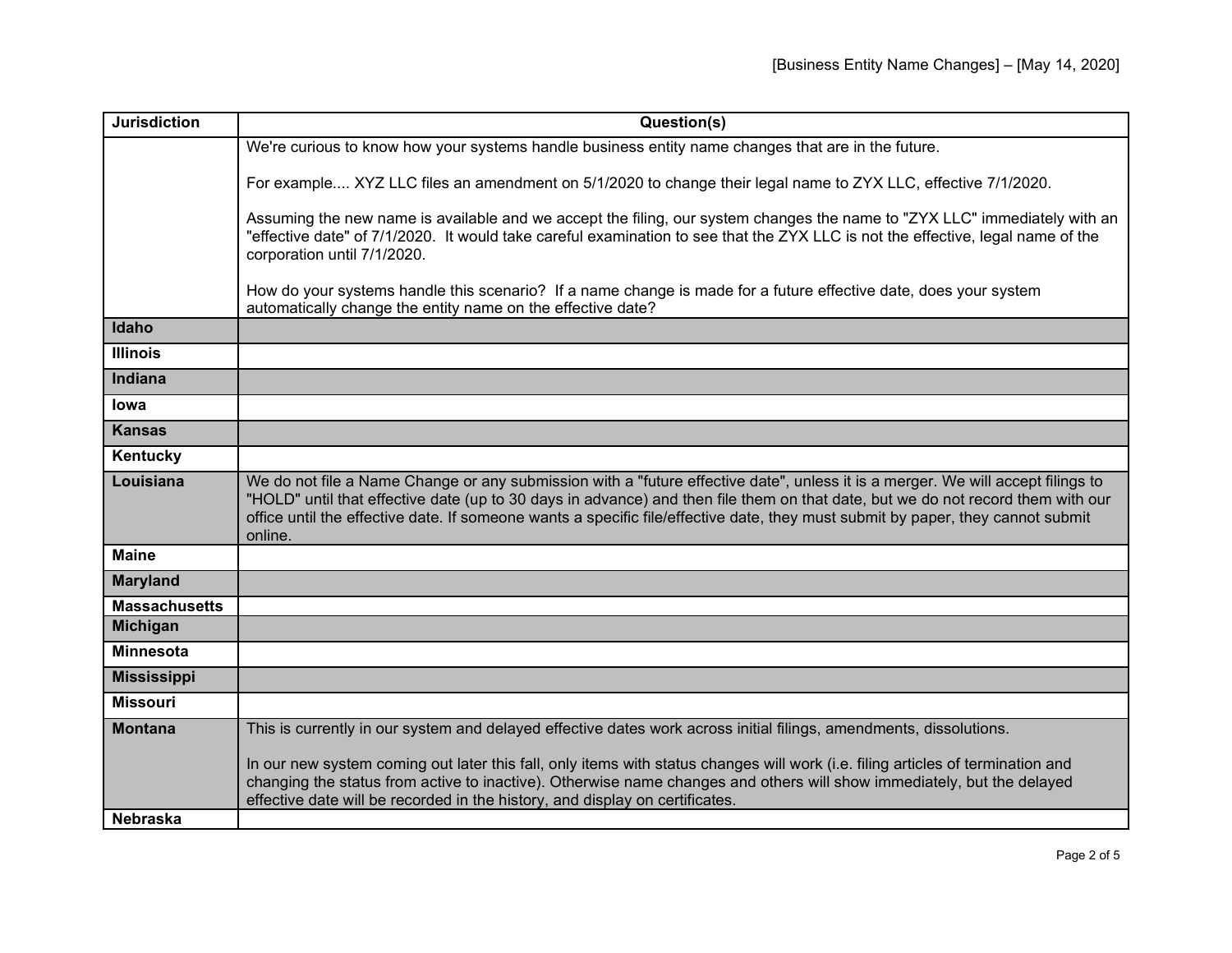| <b>Jurisdiction</b>   | Question(s)                                                                                                                                                                                                                                                                                                                                                                                                                                                                                     |
|-----------------------|-------------------------------------------------------------------------------------------------------------------------------------------------------------------------------------------------------------------------------------------------------------------------------------------------------------------------------------------------------------------------------------------------------------------------------------------------------------------------------------------------|
|                       | We're curious to know how your systems handle business entity name changes that are in the future.                                                                                                                                                                                                                                                                                                                                                                                              |
|                       | For example XYZ LLC files an amendment on 5/1/2020 to change their legal name to ZYX LLC, effective 7/1/2020.                                                                                                                                                                                                                                                                                                                                                                                   |
|                       | Assuming the new name is available and we accept the filing, our system changes the name to "ZYX LLC" immediately with an<br>"effective date" of 7/1/2020. It would take careful examination to see that the ZYX LLC is not the effective, legal name of the<br>corporation until 7/1/2020.                                                                                                                                                                                                     |
|                       | How do your systems handle this scenario? If a name change is made for a future effective date, does your system<br>automatically change the entity name on the effective date?                                                                                                                                                                                                                                                                                                                 |
| <b>Nevada</b>         |                                                                                                                                                                                                                                                                                                                                                                                                                                                                                                 |
| <b>New Hampshire</b>  | In New Hampshire, if a name change is processed with a future effective date, the name is changed immediately, but the<br>status of the entity is changed from "GOOD STANDING" to "FUTURE EFFECTIVE."                                                                                                                                                                                                                                                                                           |
| <b>New Jersey</b>     |                                                                                                                                                                                                                                                                                                                                                                                                                                                                                                 |
| <b>New Mexico</b>     |                                                                                                                                                                                                                                                                                                                                                                                                                                                                                                 |
| <b>New York</b>       |                                                                                                                                                                                                                                                                                                                                                                                                                                                                                                 |
| <b>North Carolina</b> |                                                                                                                                                                                                                                                                                                                                                                                                                                                                                                 |
| <b>North Dakota</b>   |                                                                                                                                                                                                                                                                                                                                                                                                                                                                                                 |
| Ohio                  | In Ohio amendments are effective upon the date of filing with our office, so this is not an issue, but we have similar issues with<br>filings like Mergers with future effective dates. Once we file the document the name changes in our system. It can be an issue<br>for business entities, and sometimes we have to manually change the name back and so they can obtain a certificate of good<br>standing under the prior name.<br>This is on my "wish list" to improve for our IT system. |
| <b>Oklahoma</b>       |                                                                                                                                                                                                                                                                                                                                                                                                                                                                                                 |
| Oregon                |                                                                                                                                                                                                                                                                                                                                                                                                                                                                                                 |
| Pennsylvania          |                                                                                                                                                                                                                                                                                                                                                                                                                                                                                                 |
| <b>Rhode Island</b>   |                                                                                                                                                                                                                                                                                                                                                                                                                                                                                                 |
| <b>South Carolina</b> |                                                                                                                                                                                                                                                                                                                                                                                                                                                                                                 |
| <b>South Dakota</b>   |                                                                                                                                                                                                                                                                                                                                                                                                                                                                                                 |
| <b>Tennessee</b>      |                                                                                                                                                                                                                                                                                                                                                                                                                                                                                                 |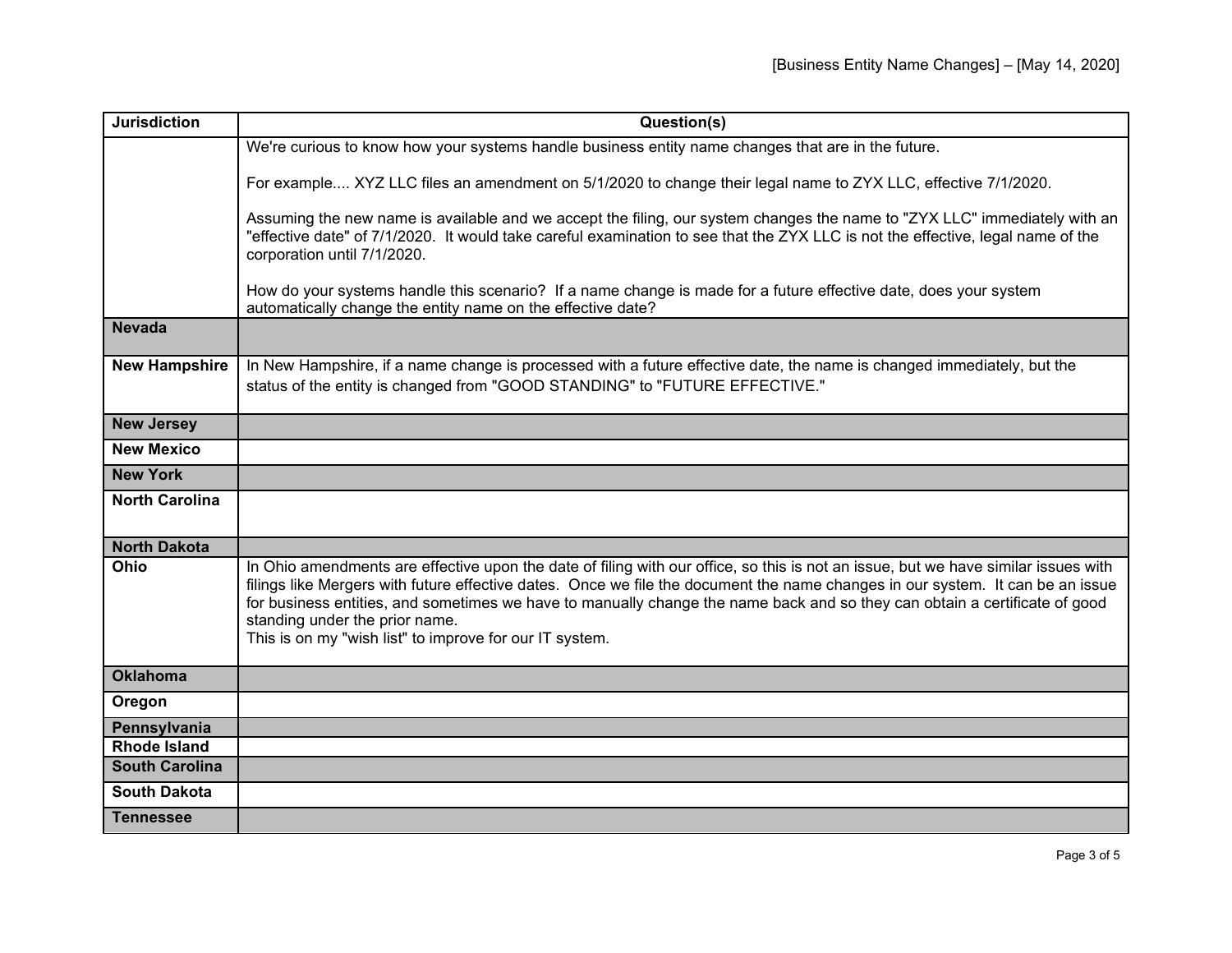| <b>Jurisdiction</b>  | Question(s)                                                                                                                                                                                                                                                                                 |
|----------------------|---------------------------------------------------------------------------------------------------------------------------------------------------------------------------------------------------------------------------------------------------------------------------------------------|
|                      | We're curious to know how your systems handle business entity name changes that are in the future.                                                                                                                                                                                          |
|                      | For example XYZ LLC files an amendment on 5/1/2020 to change their legal name to ZYX LLC, effective 7/1/2020.                                                                                                                                                                               |
|                      | Assuming the new name is available and we accept the filing, our system changes the name to "ZYX LLC" immediately with an<br>"effective date" of 7/1/2020. It would take careful examination to see that the ZYX LLC is not the effective, legal name of the<br>corporation until 7/1/2020. |
|                      | How do your systems handle this scenario? If a name change is made for a future effective date, does your system<br>automatically change the entity name on the effective date?                                                                                                             |
| <b>Texas</b>         |                                                                                                                                                                                                                                                                                             |
| <b>Utah</b>          |                                                                                                                                                                                                                                                                                             |
| <b>Vermont</b>       |                                                                                                                                                                                                                                                                                             |
| Virginia             |                                                                                                                                                                                                                                                                                             |
| Washington           |                                                                                                                                                                                                                                                                                             |
| <b>West Virginia</b> |                                                                                                                                                                                                                                                                                             |
| <b>Wisconsin</b>     |                                                                                                                                                                                                                                                                                             |
| Wyoming              |                                                                                                                                                                                                                                                                                             |

## **Additional comments:**

## **Full text of email:**

We're curious to know how your systems handle business entity name changes that are in the future.

For example.... XYZ LLC files an amendment on 5/1/2020 to change their legal name to ZYX LLC, effective 7/1/2020.

Assuming the new name is available and we accept the filing, our system changes the name to "ZYX LLC" immediately with an "effective date" of 7/1/2020. It would take careful examination to see that the ZYX LLC is not the effective, legal name of the corporation until 7/1/2020.